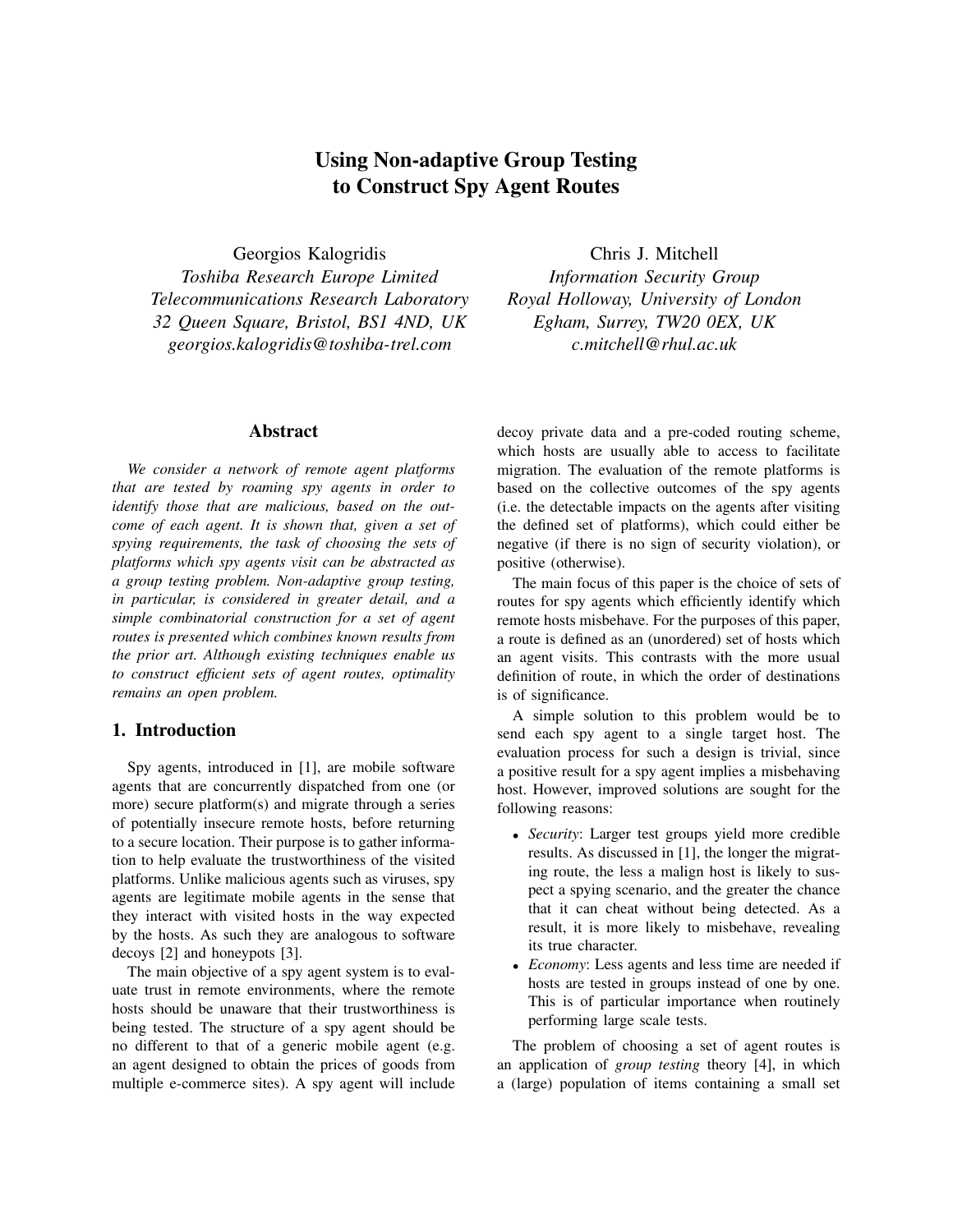of *defectives* are to be tested in order to identify the defectives.

# **2. Previous work**

A good overview of mobile agent security can be found in [5], [6]. The use of spy agents to assess the credibility of remote hosts can be classified as a preemptive security evaluation technique for protecting agents against malicious hosts. A similar concept is discussed in [7], [8], but this previous work only applies in trusted environments. In [9] it is suggested that a security assessment can be made as a result of agent migration to unknown hosts by assuming that target hosts provide the agents with the security information they request. However, as argued in [1], a corrupted remote host could detect incoming security agents and selectively behave well in order to escape detection. The same host could behave inappropriately when it has the opportunity to cheat without being detected. Spy agents address this issue with the use of combinatorial group testing methods to try to assess the genuine character of remote hosts.

Cryptographic tracing can be used to detect unauthorised modifications to an agent's code in a multihost route [10]. Traces are logs of the operations performed by an agent during its lifetime. In a tracing scenario, platforms are required to create, maintain and exchange authenticated logs for all incoming agents. After an agent's termination, its owner can acquire all the secure logs and compare them against the logs produced locally to "reconstruct the crime" and detect discrepancies. However, this approach has the following limitations:

- If the language adopted for agents allows for the processing of very complicated data structures, the modifications to the agent's internal state could be difficult to represent and require a lot of space, rendering the mechanism practically infeasible [10].
- Privacy issues are likely to arise for secure log management.
- Only attacks involving illegal modification of code, state and execution flow of a mobile agent can be detected. Indirect attacks, such as misuse of a personal email address, cannot be detected.

The spying approach allows unaware malicious hosts to abuse "normal" agents (e.g. without requesting proofs), and infers their trustworthiness from the somewhat limited information available after agent termination.

## **3. Detecting attacks on spy agents**

A taxonomy of attacks on mobile agents is given in [5]. The impact of an attack depends on the scenario. For example, unauthorised manipulation of the agent's code [11] might be detectable, or the delayed return of an agent could imply delibarate retention of an agent for malicious processing [12]. However, it is not always possible to detect an attack. Spy agents are used in scenarios where attacks result in detectable impacts, and the detection of the origin of such attacks (i.e. one or more malicious host(s)) is inferred from examining the results of all the spy agents.

Note that it is not necessary for all the agents to arrive back in a safe environment in order to complete the analysis. A lost agent could be considered as a positive outcome, in an appropriate scenario.

One possible means of detecting host misbehaviour is the observation of privacy violations of Personally Identifiable Information (PII) included in an agent, such as email addresses. In [13] the authors implement a honeypot email system, in which decoy email addresses are uniquely registered with providers, in accordance with a mutual privacy agreement. A provider is deemed to be responsible for the reception of any unsolicited email via the associated email address, provided that the "secrecy" of this unique email address is not compromised. A host is held responsible for both attacks in which it abuses the email address itself, and indirect attacks, involving the disclosure of the decoy email address to an unauthorised third party, knowingly or unknowingly (e.g. due to poor storage security). However, the use of this honeypot email system is limited by the fact that the registation process requires manual input.

A spy agent containing such a decoy email address can both automate the process of revealing it (to more than one host) and can give a malicious host an incentive to misbehave, as described in section 1. The outcome of a spy agent test is determined by whether or not a host in the agent's route violates the confidentiality of the spy agent's email address. In this case, a positive outcome is equivalent to the reception of unsolicited email via the unique email address associated with the route.

## **4. Problem formulation**

#### **4.1. Assumptions and objectives**

We make the following basic assumptions when designing our sets of agent routes.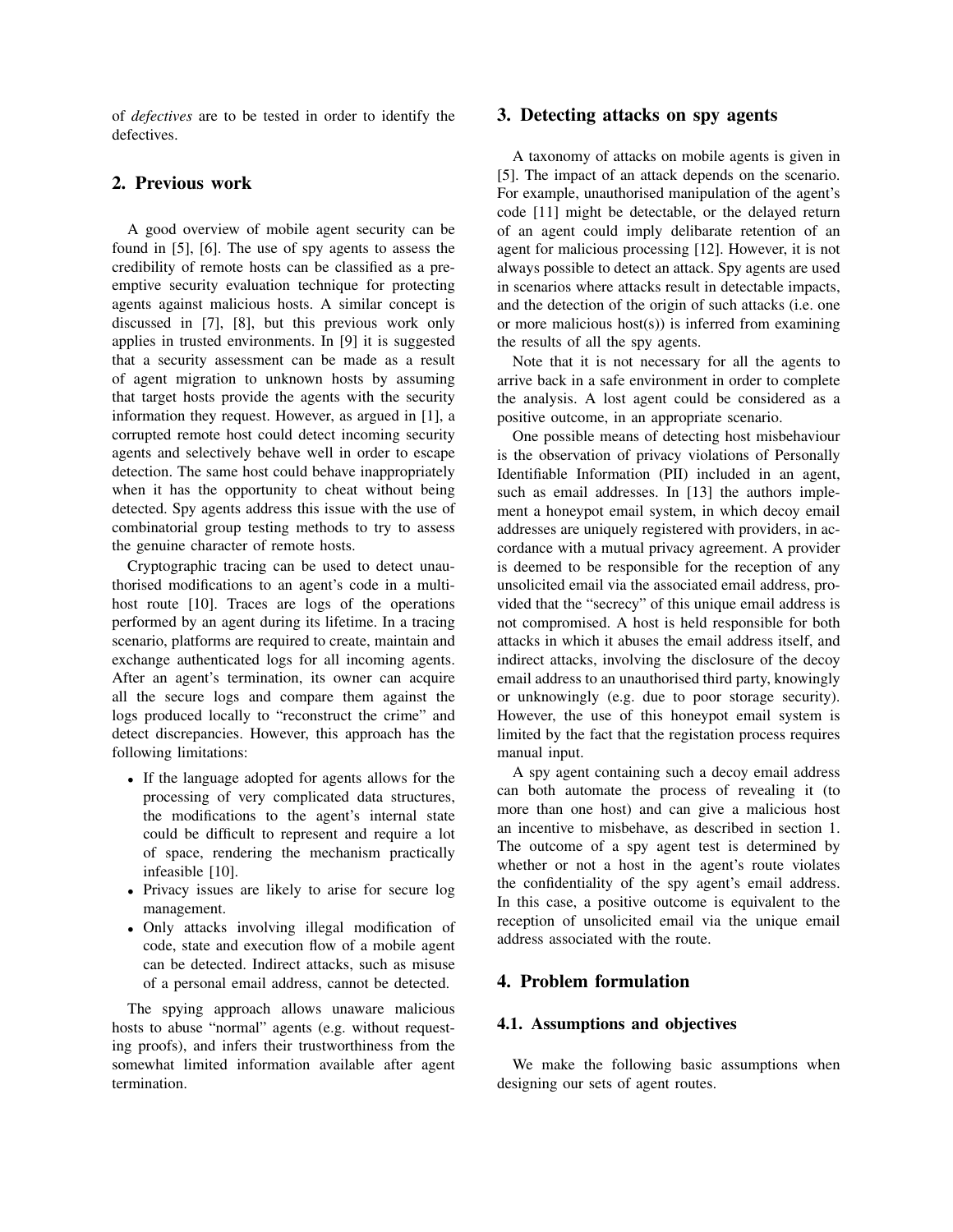- The order in which a spy agent visits a subset of target platforms is of no significance. Thus, the subset of target hosts to be visited defines a route.
- A target platform is aware of the routes of all the spy agents that visit it.
- Potentially malicious target hosts do not share any information about visiting agents, and will not collaborate to attempt to avoid detection.
- An untrustworthy spy agent will always perform an act which will enable the sender of the agent to detect that it has visited a malicious platform. That is, a spy agent visiting a malicious host will always yield a positive outcome. (This is rather a strong assumption, which we revisit in Section 6).

These assumptions enable us to consider spy agent routes as unordered sets of hosts that spy agents visit, where each set returns "positive" when it contains at least one malicious host, and "negative" otherwise. Clearly the problem of efficiently identifying the malicious (defective) hosts is identical to the classic group testing problem [14].

Optimal sets of spy agent routes can be designed using efficiency criteria, security criteria or a combination of both. In terms of efficiency, the following criteria are adapted from the group testing literature [15]:

- (Eff-1) A design is deemed optimal if it can be used to test the maximum possible number of target hosts using a given number of spy agents.
- (Eff-2) Alternatively, we can define a design to be optimal if it can reliably detect the maximum number of malicious hosts from amongst a given number of target hosts.

The following spying security requirements are relevant here [1]:

- Target hosts should be incapable of deciding whether or not they are dealing with spy agents;
- Potentially malicious target hosts should be given a motive to misbehave by using spy agents as "bait".

From these general requirements, the following security criteria can be derived [1].

(Sec-1) The number of hosts that each spy agent visits should be maximised. The rationale for this is that the more target hosts that a spy agent visits, the greater is the likelihood that the target host is unable to distinguish it from a "regular" agent and, hence, the more reliable the tests are.

(Sec-2) The number of hosts in common between any pair of spy agent routes should be minimised. This is based on the assumption that the target hosts will be less likely to be able to distinguish spy agents from "regular" agents if spy agents appear to be as different from one another as possible. Ideally, any two spies should visit no more than one common target host.

From the above it is clear that the spy agent route optimisation problem is a version of the classic group testing problem, modified by the inclusion of some additional security optimization criteria.

#### **4.2. Group testing scenario hypotheses**

There are two types of group testing algorithms: sequential and nonadaptive. Sequential algorithms allow later tests to use the outcomes of all previous tests. In a nonadaptive scheme, the set of tests is completely predetermined. Sequential algorithms require, in general, fewer tests, since the extra information allows for more efficient designs. On the other hand, nonadaptive algorithms can be conducted in parallel, which, in general, reduces the overall test time if not the number of tests.

The history of sequential algorithms goes back over 60 years [14]. Non-adaptive algorithms have been studied for a shorter time, including work on the hypergeometric *non-adaptive group testing* (NGT) problem [16] and *d*-complete designs [17]. Much recent NGT research has been driven by applications in DNA library screening in molecular biology, where the items are DNA subsequences (clones) and tests are done on pools of clones to determine which clones contain a particular DNA sequence [15]. For that reason NGT algorithms are also known as *pooling designs* [18].

The choice of the most suitable algorithm depends on the application. In this paper the following scenario hypotheses are made:

- Completing a single test may take a long time.
- A test outcome that is initially negative may, after some unidentified time, change to positive. In such cases, adaptive tests may perform poorly from both an efficiency and a security point of view.
- The assumption that malicious hosts always process agents in a detectably malicious way is more valid within a narrower time frame.

These hypotheses may characterise, for example, a scenario where each spy agent contains a unique decoy email address and tests a destination set against a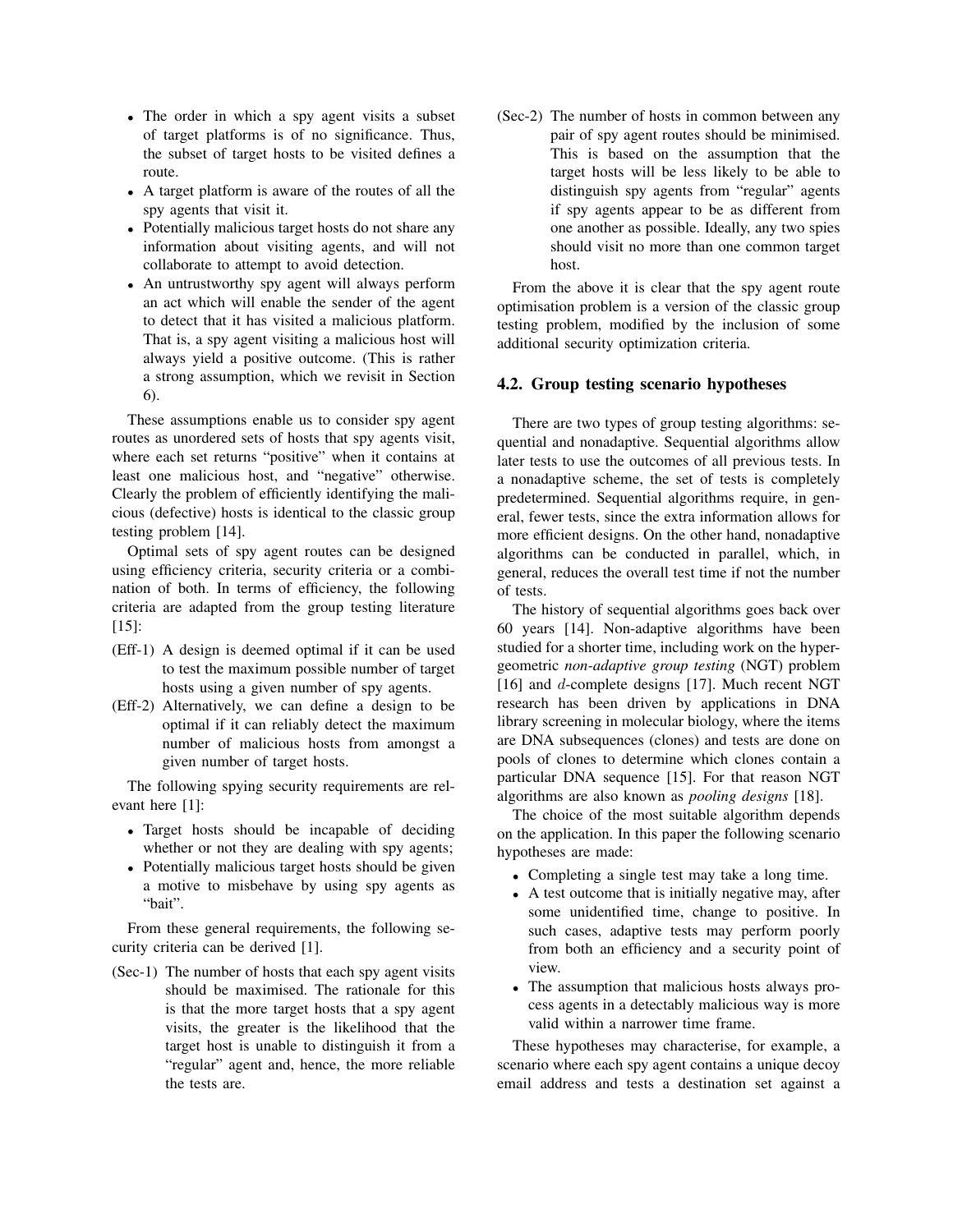violation of PII privacy, as described in section 3. In this case, the impact of the misuse of a set of email addresses could be realised at any time after the related set of spy agents have commenced their migration.

It is clear that in scenarios such as the one described above, NGT designs are preferable. There is a rich literature on such schemes and their applications [19], including equivalent objects such as *cover-free families* [20]. Constructing optimal examples of the various classes of design is an ongoing research topic, and comparison of different schemes is a non-trivial subject [15].

In this paper we propose the use of a rather simple NGT construction, which is based on well-known combinatorial block designs, for reasons given in Section 5.2. Next, some fundamental notation and properties for such designs are given.

#### **4.3. Notation**

Let S be the set of n items (target hosts), i.e.  $|S| =$ n. We define a spy agent *route design*, D, as a set system  $\mathcal{D} = (S, \mathcal{R})$ , where  $\mathcal{R}$  is a set of subsets of S. The route design is said to be *uniform* if all routes contain the same number of hosts, i.e.  $|R_i| = |R_i|$  for all  $R_i, R_j \in \mathcal{R}$ . The cardinality of  $\mathcal{R}, |\mathcal{R}|$ , equals the total number of spy agents.

A route design may be represented by an incidence matrix  $M = (m_{ij})$ , where rows are labelled by routes (tests) and columns by target hosts (items). Then,  $m_{ij} = 1$  if route i contains host j, and  $m_{ij} = 0$ otherwise. Each row is an incidence vector,  $\mathbf{r}_i$ , of the subset  ${j|m_{ij} = 1}$ , and each column is an incidence vector,  $\mathbf{c}_j$ , of the subset  $\{i|m_{ij} = 1\}$ . We then identify these row and column vectors  $(r_i \text{ and } c_j)$  with the routes  $(R_i)$  and hosts, so that we refer to a route  $\mathbf{r}_i$  and a host  $\mathbf{c}_j$ . We also abuse our notation further and apply set operations to these binary vectors. For example, the union (intersection) of two (or more) incidence vectors corresponds to applying the boolean OR (AND) operation to their corresponding entries. In the same fashion, the size of an incidence vector (i.e. its Hamming weight) is equal to the cardinality of its corresponding subset, i.e.  $|\mathbf{r}_i| = |R_i|$ .

The set of defective items can be represented as a binary vector  $\boldsymbol{\delta} = (\delta_1, \delta_2, \dots, \delta_n)$ , where  $\delta_j = 1$ if host  $c_j$  is defective, and  $\delta_j = 0$  otherwise. The outcome of all tests can be represented by a vector  $a = (a_1, a_2, \dots, a_{|\mathcal{R}|})$ , where  $a_i = 1$  if route  $\mathbf{r}_i$ contains a defective host, and a*<sup>i</sup>* = 0 otherwise, i.e.  $a_i = \{i : |\mathbf{r}_i \cap \delta| > 0\}$ . The union of all the columns corresponding to defective hosts is thus equal to the outcome vector. This follows from the fourth assumption in section 4.1, i.e. that if a host is defective then all routes containing it will yield a positive outcome.

*Definition 1:* Suppose that there are at most d malicious nodes in a network of n nodes  $(n \ge d)$ . If the outcome vector, **a**, of the incidence matrix, M, of a route design,  $D$ , can be used to successfully identify all the malicious and honest nodes in the network, regardless of how they are distributed, then we call the route design a d-*classifier*.

In group testing terminology, a d-classifier  $D$  is a  $(d, n)$  NGT design [19]. If we assume the use of a uniform design  $D$ , the problem of designing an optimal spy agent route design (as defined in Section 4.1) can be summarised as follows:

*Problem 1:* For any given d and n find a d-classifier route design  $D$  satisfying one or more of the following criteria (where the choice of criteria depends on the scenario):

- 1) For given other parameters, maximize  $|R_i|$  (derived from (Sec-1)).
- 2)  $|R_i \cap R_j| \leq 1$  for every pair of distinct routes  $R_i, R_j \in \mathcal{R}$  (derived from (Sec-2)).
- 3) For given other parameters, maximize  $n$  (derived from (Eff-1)).
- 4) For given other parameters, maximize  $d$  (derived from (Eff-2)).

## **5. A spying classifier design**

### **5.1. Properties of** d**-classifiers**

In order to show how to construct a  $d$ -classifier, we first give some key properties of the incidence matrices,  $M$ , of route designs,  $D$ . All the results in this section are taken from Kautz and Singleton [21] (who use a somewhat different terminology).

*Definition 2:* An incidence matrix M is said to be d-separable if the unions of the subsets of at most  $d$ columns are all distinct.

*Theorem 1:* A route design *D* is a *d*-classifier if and only if its incidence matrix  $M$  is d-separable.

One problem with the use of  $d$ -separable designs (i.e. route designs with a  $d$ -separable incidence matrix) is that no efficient general decoding algorithm is known for such designs. The trivial decoding algorithm (involving considering every possible subset of defective hosts) has complexity exponential in  $n$ . As a result we consider a slightly more restrictive class of designs for which we do have an simple and efficient decoding algorithm.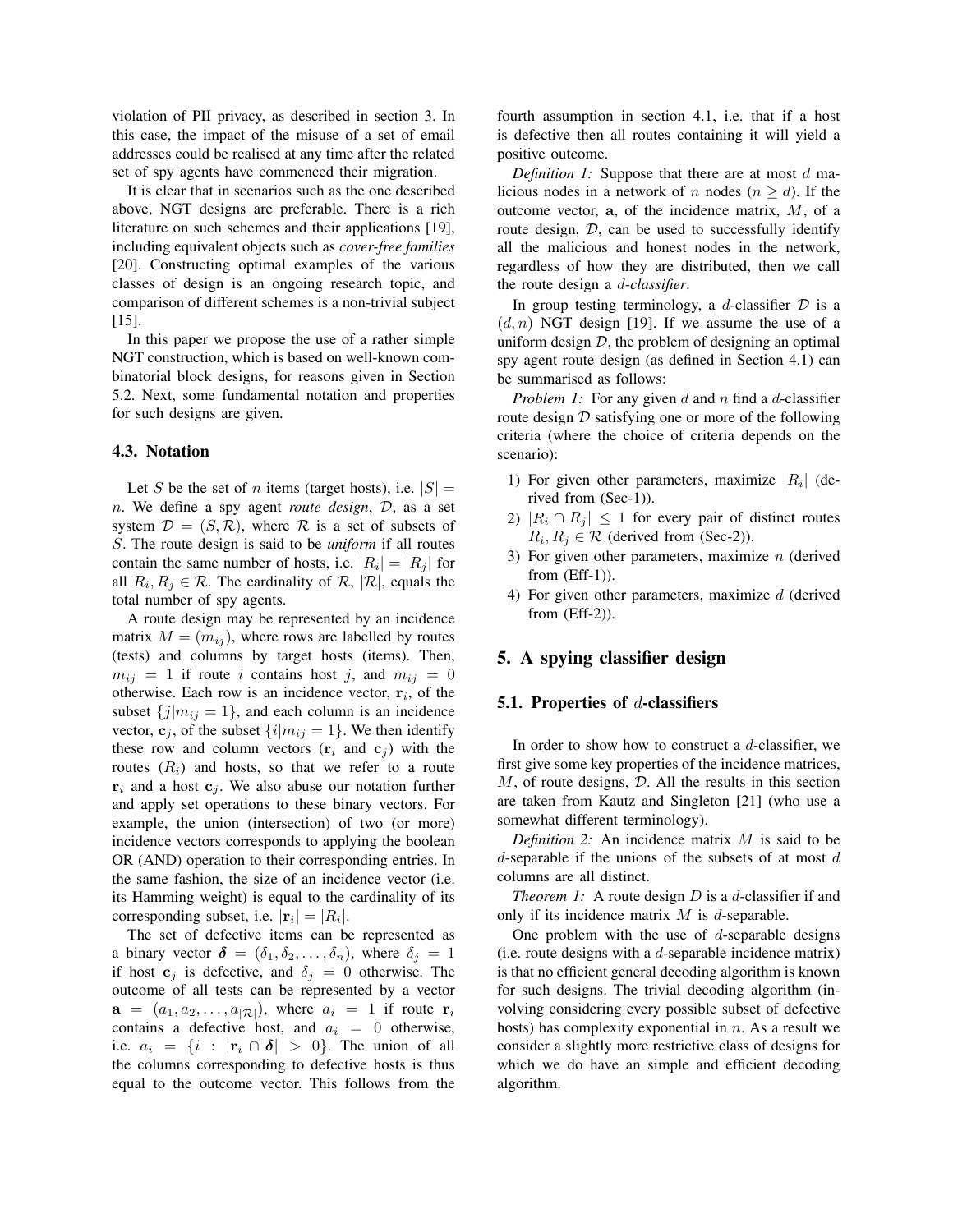*Definition 3:* An incidence matrix M is said to be d-disjunct if the union of any set of  $d$  columns does not contain any other column as a subset.

*Lemma 1:* An incidence matrix M is d-disjunct if and only if, given any column  $c_j$  and any set of d other columns, there is at least one row in which  $c_j$  has a one and all the d columns have a zero.

*Theorem 2:* If the incidence matrix M is d-*disjunct* then M is d'-separable and d'-disjunct for all  $d' \leq d$ .

*Theorem 3:* An incidence matrix *M* is *d*-disjunct if and only if the union of all negative rows (i.e. rows that yield a negative outcome) contains all the negative columns (i.e. columns that correspond to negative items).

Theorem 3 implies that the decoding algorithm of a d-disjunct design has complexity linear in  $n$ , since items (columns) not appearing in negative rows are defective (positive). In other words, in a  $d$ -disjunct design, if a column vector is contained in the outcome vector, then this column vector is positive.

*Corollary 1:* The route design of a d-disjunct matrix is a d-classifier with the following decoding:

$$
\boldsymbol{\delta} = \{j: \mathbf{c}_j \subseteq \mathbf{a}\}
$$

#### **5.2. A simple block design construction**

There are numerous constructions for  $d$ -disjunct matrices [19], [20]. In this paper we consider constructions based on block designs.

A block design is an ordered pair  $(V, \mathcal{B})$ , where the set B is a collection of  $|\mathcal{B}| = b$  subsets (blocks) of the set  $V$ , and each element of  $V$  is contained in  $r$  blocks. A  $t$ - $(v, k, \lambda)$  block design (or simply a t-design) is a block design  $(V, \mathcal{B})$ , where  $|V| = v$ ,  $|B| = k$  for every  $B \in \mathcal{B}$ , and any t subset of V occurs in exactly  $\lambda$  blocks. For a 2-design the following equations apply [22]:

$$
bk = vr
$$
 (1a)

$$
\lambda(v-1) = r(k-1) \tag{1b}
$$

We specifically focus on 2-designs for the following reasons:

- If we use a block design as a route design, taking blocks as hosts and elements of  $V$  as routes, then the security requirement  $|R_i \cap R_j| \leq 1$  (Problem 1) is automatically satisfied by  $2-(v, k, 1)$  designs.
- It can be shown [23], [24] that for a small number of defectives, more precisely if  $d \leq 2$ , there are cases where 2-designs are optimal pooling designs.
- There are many known construction methods for 2-designs (see, for example, [22], [25]).

*Theorem 4:* An incidence matrix of a  $t-(v, k, 1)$ design, where the blocks correspond to columns and the elements to rows, is  $(q - 1)$ -disjunct, where:

$$
q = \lceil \frac{k}{t - 1} \rceil \tag{2}
$$

*Proof:* By definition of a *t*-design and since  $\lambda$  = 1, two columns intersect in at most  $t - 1$  rows. The weight of each column is  $|B| = k$ . Hence, it takes the union of at least  $q = \left[\frac{k}{t-1}\right]$  columns to cover another column [21, Theorem 6]. The result follows.

From Theorem 4 it follows immediately that a 2-  $(v, k, 1)$  design may be used as a d-disjunct route design, where:

$$
d = k - 1 \tag{3}
$$

This gives a simple means of constructing sets of visited hosts for spy agents. If we assume the use of a  $2-(v, k, 1)$  design, then the optimisation problem given in Problem 1 becomes rather simpler. This is because there is much less freedom to choose the parameters of the route design (essentially there are only two "degrees of freedom"). Note, though, that the reduced problem may exclude some optimal solutions.

*Problem 2:* Find a  $2-(v, k, 1)$  design in the following scenarios:

- 1) (Sec): Given the number of target hosts  $n \models b$ , find a design that maximises the cardinality of each route  $r$ . This is achieved when  $k$  is minimised, since, from  $(1a)$  and  $(1b)$ ,  $(k-1)r^2$  +  $r - bk = 0.$
- 2) (Eff): Given the number of spy agents  $v$ , find the maximum number of target hosts  $b$  that can be tested. This is also achieved when  $k$  is minimised, since, from (1*a*) and (1*b*),  $b = \frac{v(v-1)}{k(k-1)}$ .

In Problem 2 the choice of a minimum  $d \models k-1$ , gives a 2-design which is optimal both from a security and an efficiency point of view. This follows since a larger number of blocks (i.e. target platforms) implies a larger number of blocks containing an element (i.e. larger route cardinality). However, the choice of  $d$  is critical. An underestimate for the maximum number of malicious hosts means that malicious hosts will not be identified, whereas an overestimate for the maximum number of malicious hosts will compromise the efficiency and security of the route design.

#### **5.3. Examples**

The finite projective plane of order two is known as the Fano plane, and is a 2-design with  $v = b = 7$ and  $k = r = 3$ . The corresponding spy agent system thus has seven hosts, seven tests, three hosts per test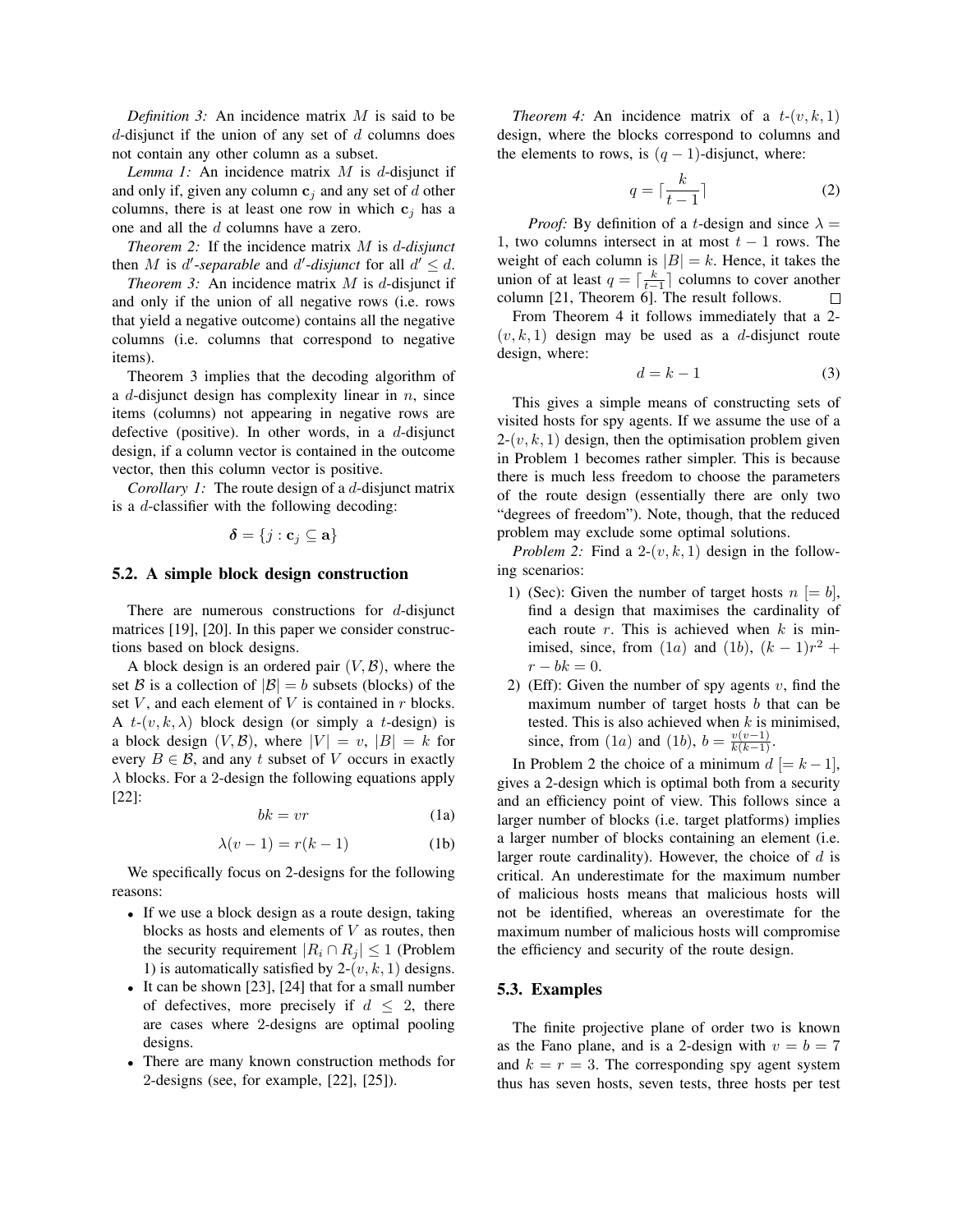

**Figure 1. Fano plane**

**Table 1. 2-**(**7**, **3**, **1**) **incidence matrix**

|              | $_{B_1}$ | $\overline{B_2}$ | $\overline{B}_3$ | $B_4$ | $\overline{B}_5$ | $\bar{B}_6$ | B7 |
|--------------|----------|------------------|------------------|-------|------------------|-------------|----|
| $v_1$        |          |                  |                  | 0     |                  | 0           |    |
| $v_2$        |          |                  | 0                |       |                  | 0           |    |
| $v_3$        |          | 0                | 0                |       |                  |             |    |
| $v_4$        | I)       |                  | 0                |       |                  |             |    |
| $\upsilon_5$ | 0        |                  | 0                |       |                  | 0           |    |
| $v_6$        |          |                  |                  |       |                  | 0           |    |
| $v_7$        |          |                  |                  |       |                  |             |    |

(and three tests per host). The Fano plane is shown diagrammatically in Figure 1. Note that each point has three lines on it and each line contains three points.

An incidence matrix for the Fano Plane is given in Table 1, which has the following seven blocks:  $(V, \mathcal{B})$ :  $\mathcal{B} = \{B_1, B_2, B_3, B_4, B_5, B_6, B_7\}, B_1 = \{v_1, v_2, v_3\},$  $B_2 = \{v_1, v_4, v_5\}, B_3 = \{v_1, v_6, v_7\}, B_4 =$  $\{v_2, v_4, v_6\}, B_5 = \{v_2, v_5, v_7\}, B_6 = \{v_3, v_4, v_7\}$  and  $B_7 = \{v_3, v_5, v_6\}.$ 

It is trivial to verify that this matrix is 2-disjunct and is not 3-disjunct. Hence, this design will successfully identify two defectives but not three.

If, for example, the first two hosts are malicious, then the matrix in Table 1 produces an outcome vector  $a = \{1, 1, 1, 1, 1, 0, 0\}$ . From Corollary 1, the defectives (i.e. the hosts not appearing in all negative tests,  $\mathbf{r}_6$  and  $\mathbf{r}_7$ ) are  $\mathbf{c}_1$  and  $\mathbf{c}_2$ , which is correct. However, if the first three hosts are defectives, then the outcome vector is  $a = \{1, 1, 1, 1, 1, 1, 1\}$ . The decoding algorithm given in Corollary 1 suggests that all hosts are defective, contradicting the implicit assumption that there are most two defectives. It is thus impossible to decide which hosts are defective.

Consider another scenario in which we require each spy route to contain at least five hosts and  $d = 2$ . Hence:

$$
r \ge 5 \stackrel{(1b)}{\Rightarrow} \frac{(v-1)}{k-1} \ge 5 \Rightarrow v \ge 5k - 4 \stackrel{(3)}{\Rightarrow} v \ge 11
$$

One set of 2-design parameters satisfying this inequality has  $(v, b, r, k, \lambda) = (15, 35, 7, 3, 1)$ . There are known to be at least 80 pair-wise nonisomorphic 2 designs with these parameters [25], which could, for example, be utilised for multiple re-evaluations of a set S.

# **6. Conclusions and future work**

Remote security evaluations are unreliable by nature. Malicious hosts may selectively misbehave depending on whether or not they believe they are being evaluated. This paper defines a way of identifying the malicious hosts in a hostile network, while maximising the chance that they will misbehave. This is done by applying combinatorial group testing theory to the spy agent paradigm. A simple block design is proposed for use in constructing spy agent routes with the desired properties.

A number of possible directions for further research present themselves, including the following.

- How might the rather strong assumptions made in this paper be relaxed? More specifically:
	- **–** What if malicious nodes behave badly in a probabilistic fashion, when the incentive for them to misbehave is maximised? What if the spying design is not even optimum?
	- **–** Can the criteria of maximum size of routes and minimum route intersection sizes be justified in a practical scenario? What other criteria may be considered?
- What practical scenarios can be devised, and what aspects of the host trustworthiness can be evaluated?
- How might spy agents be constructed, what data could they carry, and what operations may they run remotely, e.g. in an e-commerce scenario?
- How could spy agent network scenarios be compromised by colluding malicious hosts, and how might this be addressed?

Future research will explore these areas. For example:

- A honeypot email system could be used to detect the abuse of the agent's email address privacy (section 3).
- Inconsistent behaviour could be addressed by applying error-tolerant group testing designs [23].

In general, practical scenarios may require a range of different testing mechanisms for determining outcomes, different criteria for maximising the incentive to misbehave, and different optimum route set constructions (which may not necessarily be nonadaptive). Work on the application of spy agents to specific scenarios is ongoing.